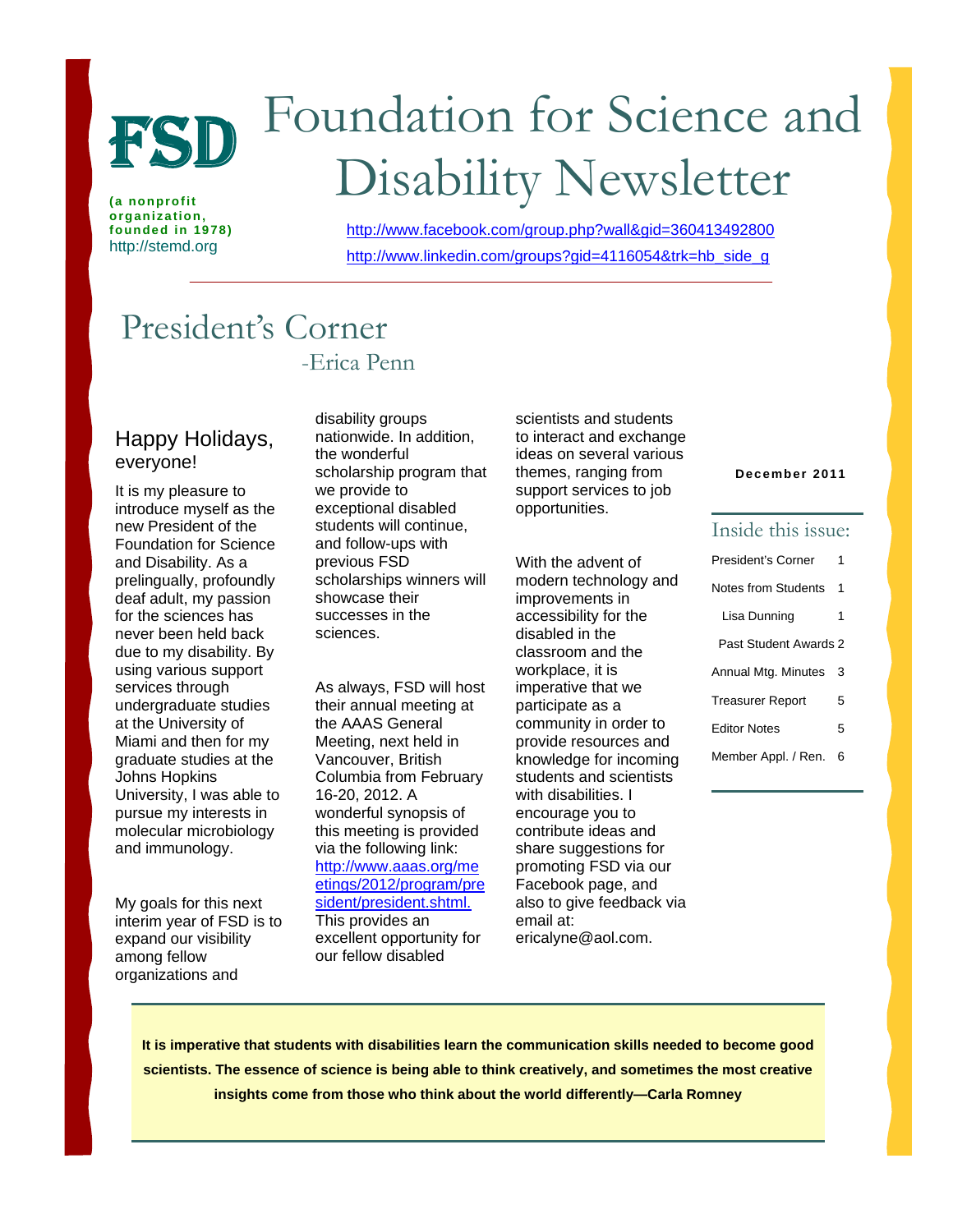# Notes from Student Awardees

### Lisa Dunning

My thesis topic at the University of Oklahoma was to investigate the effectiveness of psychoeducational group approaches for reducing cognitive decline. Researchers have found that the brain has the capacity to maintain and repair neuronal networks despite age and pathology. This evidence suggests that neuronal networks continue to grow throughout life and that synapse growth is stimulus-dependent. To carry out the study, I observed thirteen residents in four assistedliving facilities and investigated if their participation in the facilities' activities related with cognitive function. A grant from the Foundation for Science and

**The impact of assisted living facility's activities on cognitive decline** 

Disability helped provide the transportation to and from each facility for the investigations.

The results indicated no significant difference in study participants' outcomes for any tests. The descriptive analysis however confirmed earlier studies results and provided indicators in residents' activity participation levels. The majority of participants engaged in social activity while less than half participated in physical activities to the recommended level. Only a few participants engaged in mental stimulation. Fewer yet engaged in a combination of all three activities, which would provide the greatest opportunity for neuronal regeneration.



At this time, I am working to complete the study to investigate the effectiveness of a group approach that will encourage the necessary lifestyle to reduce cognitive decline associated with aging. A facility administrator involved in the observational study has expressed interest to continue the study at her facility. Letters of support and commitments of professionals to work as a research team have been obtained, pending future funding.

#### *Student Grant Awardees since 1990*

| 1990 | <b>Wendy Pava, Birgit Wolz, Elaine Hall</b>   | ZUU I |
|------|-----------------------------------------------|-------|
| 1991 | <b>Kevin Wilkins, Shan Ming Lee</b>           | 2002  |
| 1992 | Meghal Antani, Lynn Hanninen, Mara Frohlinger | 2003  |
| 1993 | <b>David Fass, William Hylton</b>             | 2004  |
| 1995 | <b>Chris Tromborg</b>                         | 2005  |
| 1996 | <b>Anne-Michelle Singleton</b>                | 2007  |
| 1997 | <b>Leslie Harper</b>                          | 2008  |
| 1998 | <b>Maura O'Modhrain</b>                       | 2009  |
| 1999 | Joseph Barbera, Byunggyoo Kim                 | 2010  |
| 2000 | <b>Jennifer Last</b>                          | 2011  |
|      |                                               |       |

| 2002 | My Lien Nguyen        |
|------|-----------------------|
| 2003 | <b>Mark Woods</b>     |
| 2004 | Jessica Mahood        |
| 2005 | <b>Cheryl Fogle</b>   |
| 2007 | <b>Melodi King</b>    |
| 2008 | <b>Ryan McKindles</b> |
| 2009 | <b>Emma Sacks</b>     |
| 2010 | <b>Shaun Kane</b>     |
| 2011 | Lisa Dunning          |

**2001 Cassandra Quave**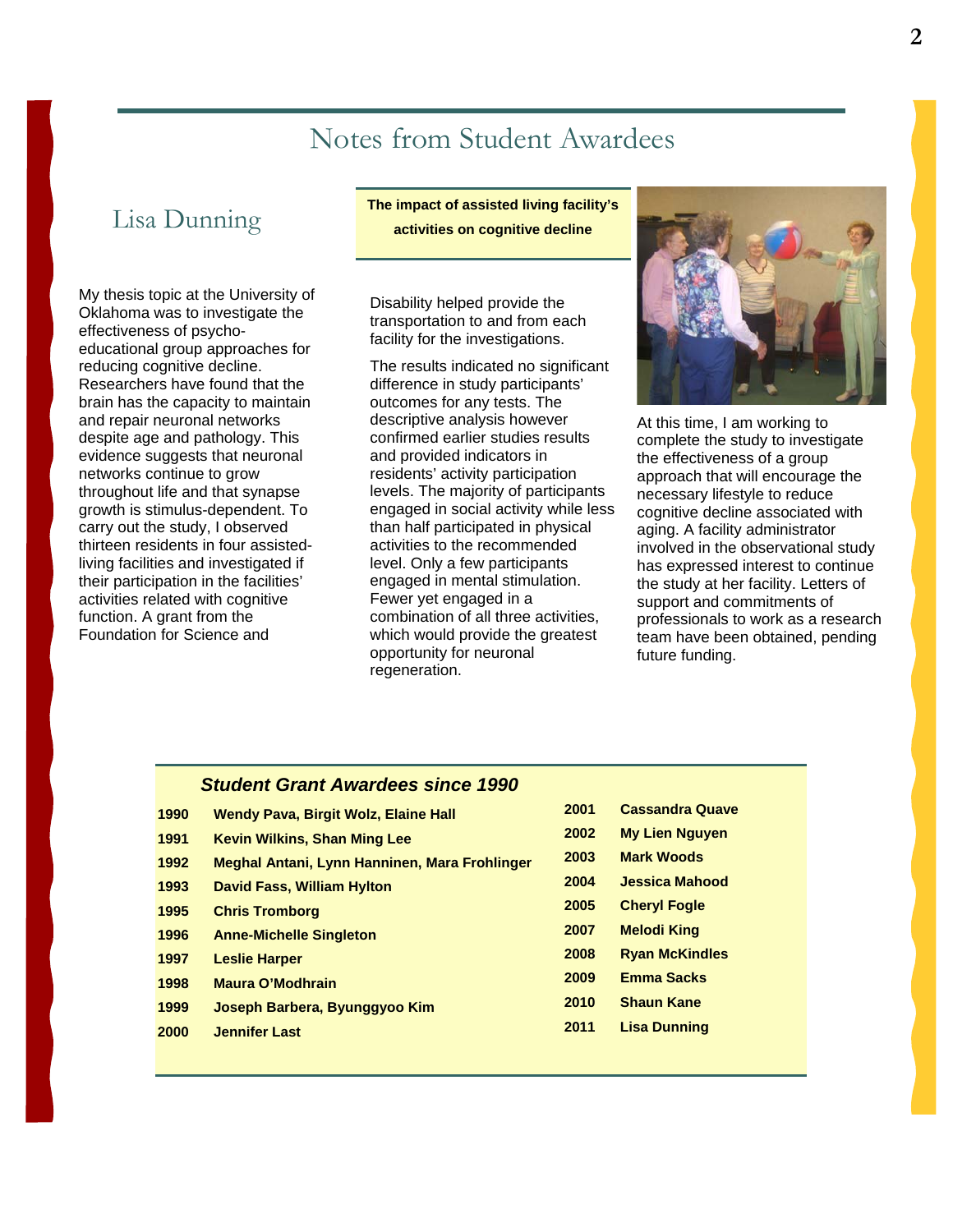#### Minutes of the

#### **FOUNDATION FOR SCIENCE AND DISABILITY**

#### **Annual Meeting**

11:30 AM-1:30 PM, Friday, February 18, 2011

Salon F, Washington Convention Center

801 Mount Vernon, Pl, NW

Washington, DC 20001

#### **Call to Order/Introduction:**

Attending were: Erica Penn, Promita Chakraborty, Yoshiko Miwa, Leticia Velazquez, Kathy McCreedy, Catherine Will, Betty Kain, Jean Morrell, Virginia Stern, Winnie Rodriguez, and Richard Mankin, who presided and took notes on the meeting activities.

 The attendees introduced themselves. For the new attendees, there was a discussion of the history and mission of the Foundation for Science and Disability. There was discussion of the workshop "Perspectives on Employment for or from Persons with Disabilities," held earlier in the day at the AAAS annual meeting, and the Problem Solvers Workshop for Engineers with Disabilities held in 2010

#### **Minutes:**

The minutes of last year's annual meeting in San Diego were discussed and approved. It was noted that a copy of the 2010 Annual Meeting minutes is posted at [http://www.ars.usda.gov/sp2UserFiles/person/3559/annmeetminute10.html.](http://www.ars.usda.gov/sp2UserFiles/person/3559/annmeetminute10.html)

#### **Treasurer report:**

The treasurer report was discussed in part. However, because Angela Foreman, Treasurer was unable to attend, the full report is not yet ready.

Note: (7/13/11): the treasurer report is now attached below.

#### **Student Science Grant Committee report-2011:**

The committee reviewed 8 completed applications. Six other individuals applied but did not fulfill all requirements. Lisa Newhouse Dunning, a graduate student in the Department of Rehabilitation Sciences at the University of Oklahoma, Tulsa, was awarded a \$1000 grant for work on her thesis, entitled "The impact of assisted living facility's activities on cognitive decline". Her work involves development and assessment of interventions to reduce cognitive decline in residents of assisted living facilities.

#### **Old and New Business:**

Previous year activities were discussed, including the new FaceBook page, additions to the Foundation for Science and Disability web site (stemd.org), and the annual newsletter. Promita has volunteered to assist Erica in further development of the Foundation's FaceBook page. Richard volunteered to look into the possibility of developing a LinkedIn page.

There was discussion of the possibilities of expanding the activities of the Foundation or of merging with other organizations that might be developed. This led to a more general conversation, not only of Foundation for Science and Disability activities, but also of EntryPoint and other organizations of relevance to students or scientists with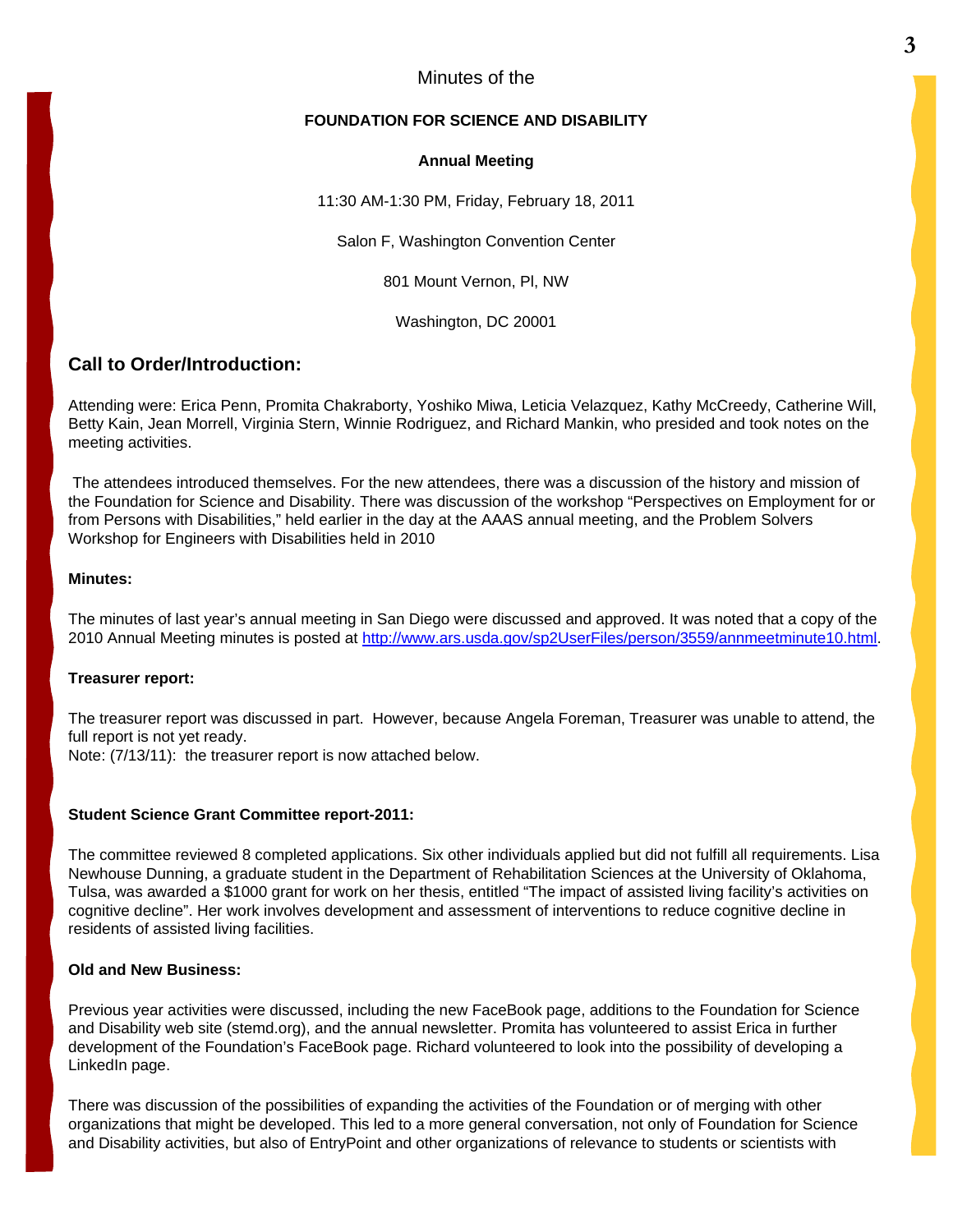disabilities. The conversation continued after the meeting ended, and several topics were suggested by Kathy McCreedy and others for possible follow-up, including:

1. Most of the information about the EntryPoint program is written from the perspective of the potential intern. However, recruiters and businesses would benefit from increased availability of marketing materials to better describe the EntryPoint internship program within a business context. The costs of participation and the costs per intern should be clearly specified in these materials.

2. Consider approaches to position the Resource Directory of Scientists and Engineers with Disabilities and the EntryPoint database to increase employment and networking opportunities beyond internships. Many will be looking for better careers throughout their lives.

3. A Professional Association of Scientists with Disabilities – This seems a critical need, particularly because there are so few current opportunities for scientists to interact and network. If a grant is funded to develop a professional association of scientists with disabilities, it would be quite valuable to include benchmarking of how a similar organization, Society Advancing Hispanics/Chicanos and Native Americans in Science (SACNAS), has organized its efforts to achieve its goals.

4. There is potential to increase the collaboration between AccessSTEM and recruiters of students and graduates with disabilities for internships and full-time employment. Given the relatively small numbers of candidates with disabilities in STEM fields, a collaborative approach will maximize the use of existing resources and result in better outcomes for all.

A few upcoming opportunities to discuss with others include:

 1. AHEAD Meeting (Association of Higher Education and Disabilities) - July 11-16, Seattle – Kathy McCreedy is the co-chair of the Career SIG and this topic could be a focus of the SIG meeting, especially with promotion prior to the meeting to increase participation.

 2. US Business Leadership Network (US BLN) - Oct. 17-19, Louisville KY. The BLN conference brings corporate, government, disability-owned businesses and BLN affiliates together to create workplaces, marketplaces, and supply chains where people with disabilities are fully included as professionals, customers and entrepreneurs.

We anticipate there will be further discussions about these possibilities during the next year.

The presidential gavel was passed to Erica Penn.

The meeting adjourned at 1:30 PM.

Submitted by Richard Mankin, March 6, 2011.

**The next annual meeting of FSD is 10:00 AM-12:00 PM, Friday, February 17, 2012 at the AAAS conference in Vancouver, BC**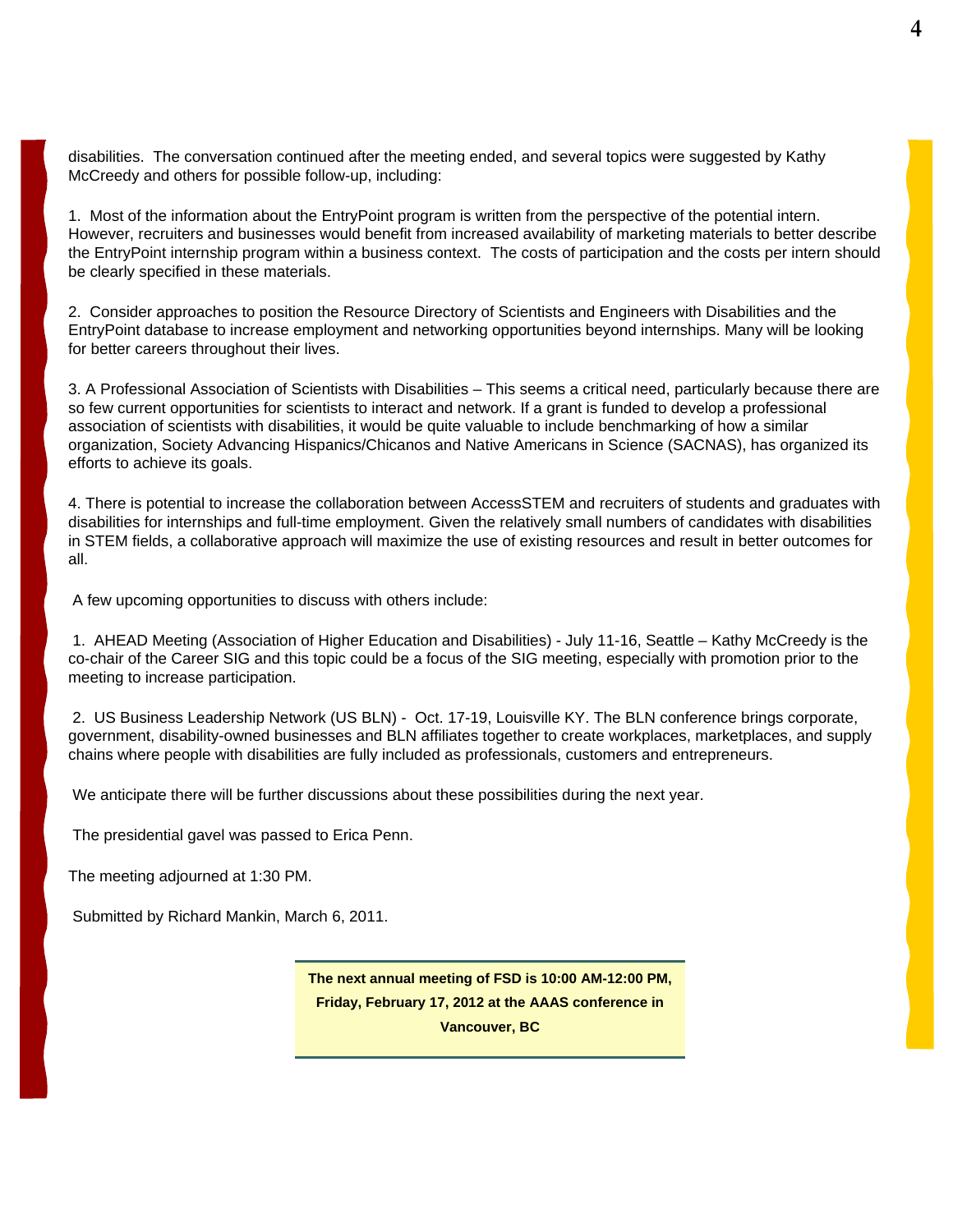#### 2011 Foundation for Science and Disability Treasurer Report

Angela Lee Foreman Treasurer

This covers the period from February 18, 2011 to December 14, 2011

| Post-Feburary 18, 2011<br>Report: |             |                     |             |            |
|-----------------------------------|-------------|---------------------|-------------|------------|
| <b>Assets</b>                     |             |                     |             |            |
| Cash on Hand                      |             |                     |             | \$8,856.03 |
| <b>Total Assets</b>               |             |                     |             | \$8,856.03 |
| Income:                           | <b>Dues</b> | <b>Contribution</b> | <b>Date</b> | Total      |
| <b>Total Income</b>               | \$300.00    | \$305.01            |             | \$605.01   |
| <b>Expenses</b>                   |             |                     |             |            |
| <b>Student Awards</b>             |             |                     | 3/29/2011   | \$1,000.00 |
| <b>Bank Charge</b>                |             |                     | 3/31/2011   | \$1.34     |
| <b>Total Expenses</b>             |             |                     |             | \$1,001.34 |
| Net Income:                       |             |                     |             | (\$396.33) |
| <b>Net Balance:</b>               |             |                     |             | \$8,459.70 |

Newsletter Editor Notes:

The Foundation for Science and Disability has groups on LinkedIn [\(http://www.linkedin.com/groups?gid=4116054&trk=hb\\_side\\_g](http://www.linkedin.com/groups?gid=4116054&trk=hb_side_g))

and Facebook<http://www.facebook.com/group.php?wall&gid=360413492800>

Some interesting articles about careers and disability that have appeared in Science and Nature recently. We have posted copies of two articles on http://stemd.org. To find them click on the Archives/Annual meeting minutes link.

ScienceCareers.org also has some useful career information at: http://scjobs.sciencemag.org/JobSeekerX/NewAccountForm.asp